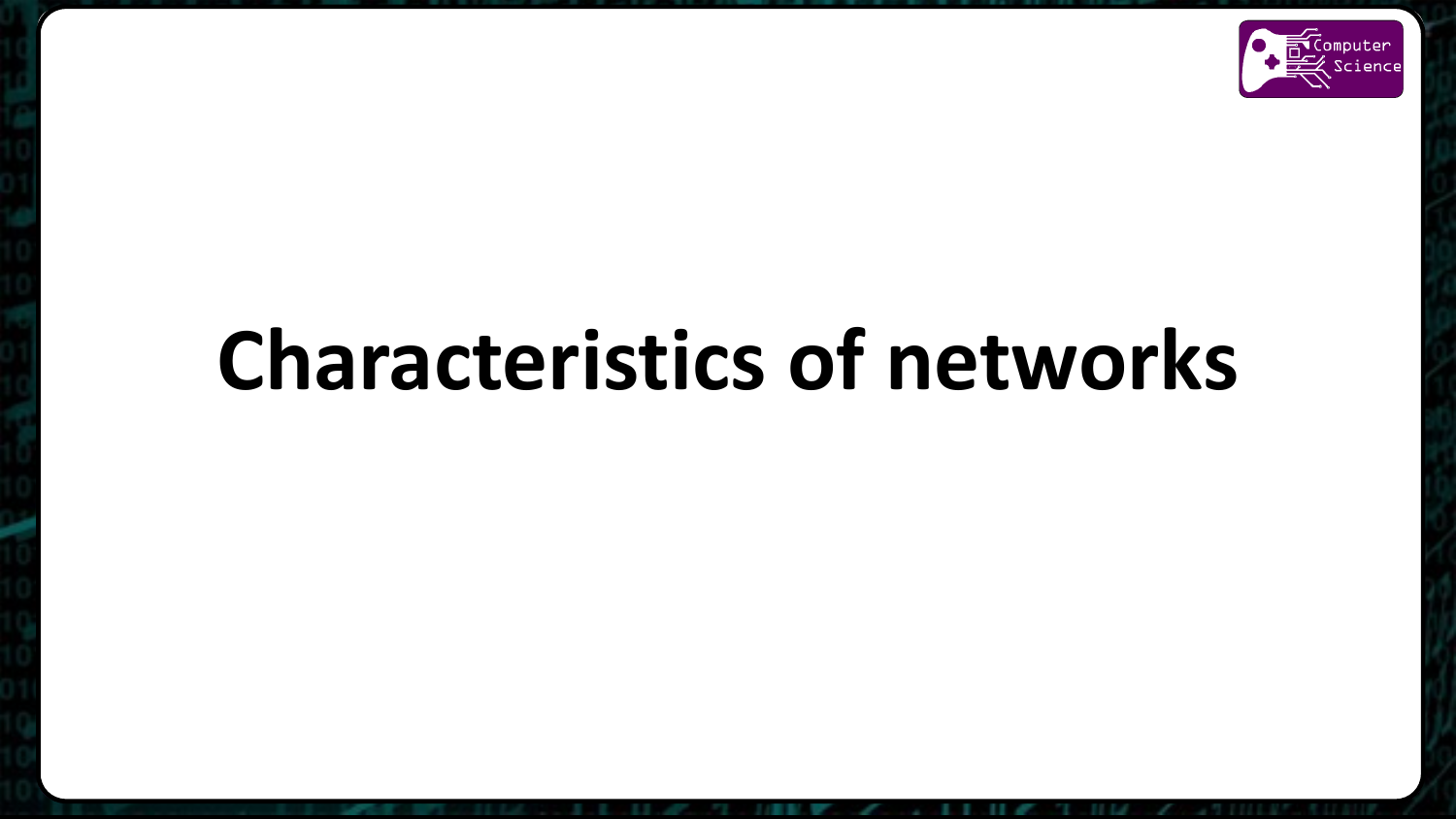#### **What is a computer network?**

#### **S.P.I.R.I.T**

**Independence**

**Perseverance**

**Monday, 04 April 2022**

## Learning Intention

### *To develop knowledge* by

explaining what a computer network is

## *To secure understanding*

by examining key characteristics of a computer network

## *To achieve excellence by*.

comparing a network with a stand alone device in terms of advantages and disadvantages





## *Stand alone device A computing device that is not connected to any other device*

## *Tier 2 word – characteristic*

A feature or quality belonging to a person, place, or thing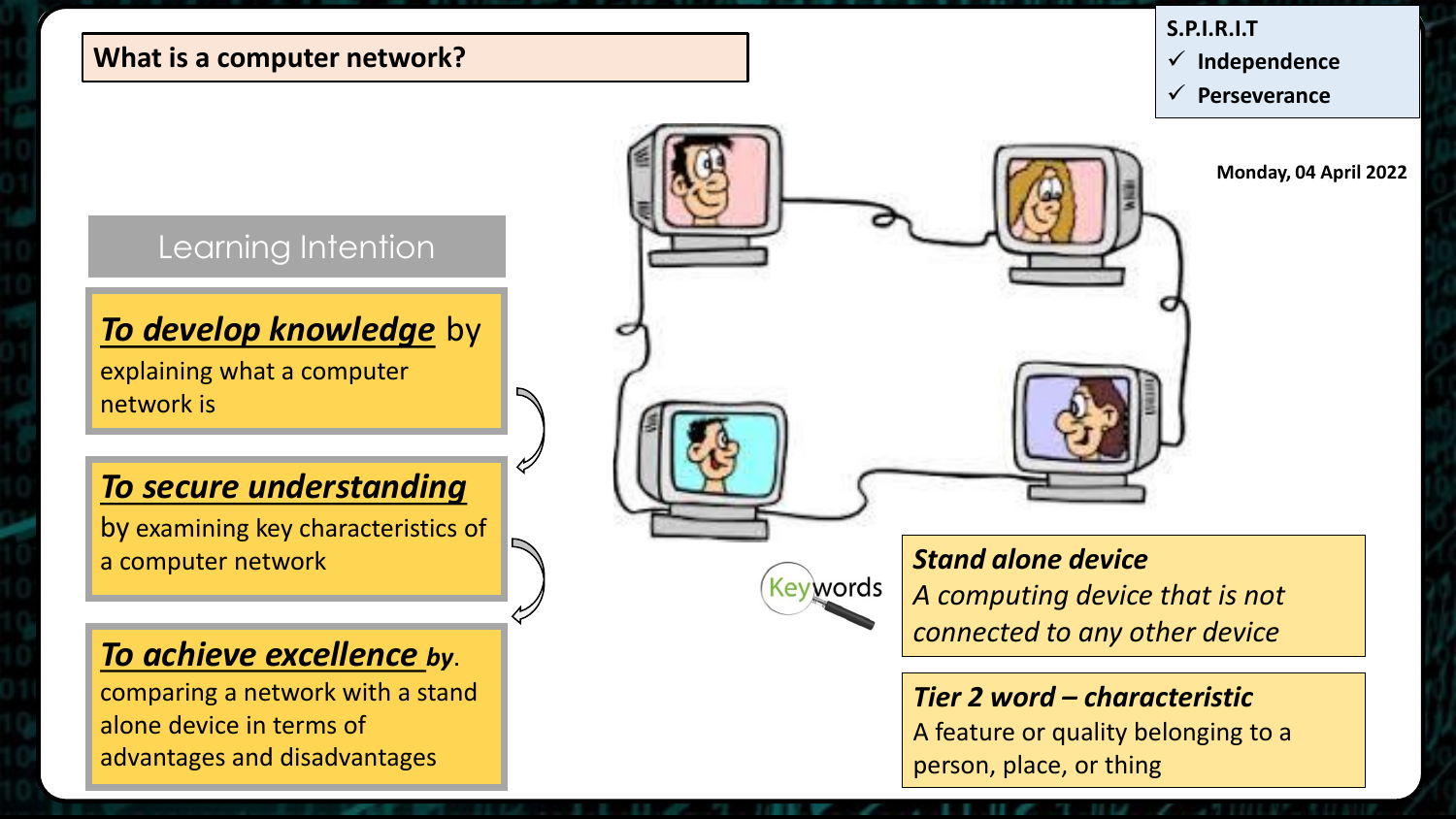## **Computer networks**

**S.P.I.R.I.T**

**Independence**

**Perseverance**

A network consists of a *number of computer systems connected together.* 

Workstations, printers, servers, hardware can be connected with wires or using wireless technology





## *To develop knowledge*

by explaining what a computer network is

*To secure understanding* by examining key characteristics of a computer network

*Discuss: Where have you used a network?*

*What are you able to do on it? How is it different to using a stand alone computer?*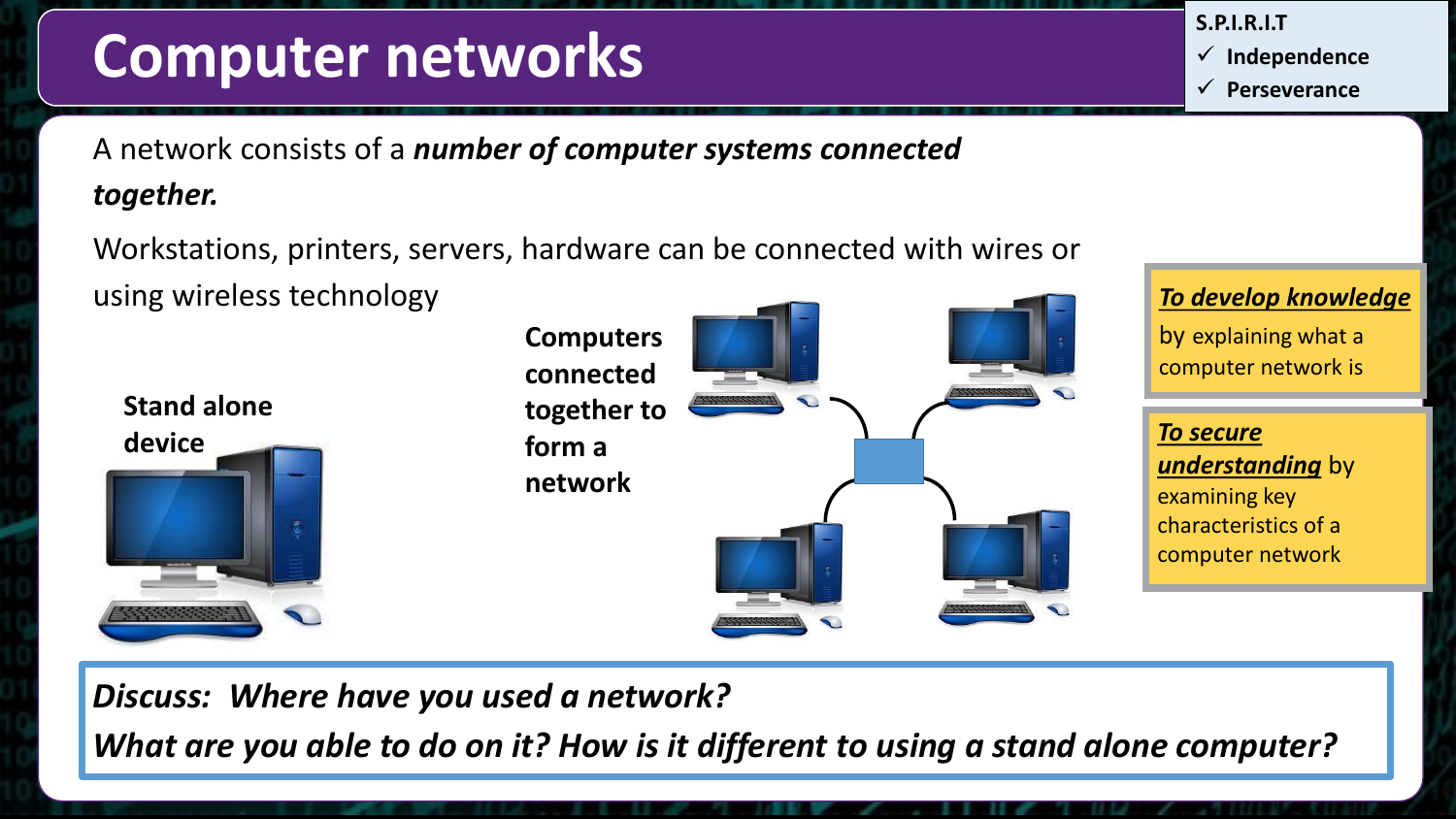## **Advantages and disadvantages**

*To secure understanding* by examining key characteristics of a computer network

There are many **advantages and disadvantages** of **using a computer** network **over a stand-alone computer.**

| <b>Advantages</b>                    |                                                  |                                                                                                 | <b>Disadvantages</b> |                                         |
|--------------------------------------|--------------------------------------------------|-------------------------------------------------------------------------------------------------|----------------------|-----------------------------------------|
|                                      | • Share hardware                                 | Data and resource sharing<br>Security                                                           |                      | • A network manager may need to be      |
|                                      | • Share software                                 | Globalisation<br><b>Backups</b><br>Archiving<br><b>Disaster recovery</b><br>Cost<br>Maintenance |                      | employed – expensive                    |
|                                      | • Share data/files                               |                                                                                                 |                      | Security problems - files sent          |
|                                      | • Easier for internal                            |                                                                                                 |                      | between computers could spread a        |
|                                      | communication/can send email<br>• Central backup |                                                                                                 |                      | virus                                   |
|                                      |                                                  |                                                                                                 |                      | Hackers can gain access to data more    |
| • Easier to monitor network activity |                                                  |                                                                                                 | easily               |                                         |
| • Centrally controlled security      |                                                  |                                                                                                 |                      | If the server is down, all workstations |
| • Can access data from any computer  |                                                  |                                                                                                 |                      | on the network are affected             |
| • Can connect globally               |                                                  |                                                                                                 |                      | Initial cost of servers, communication  |

devices, etc. can be expensive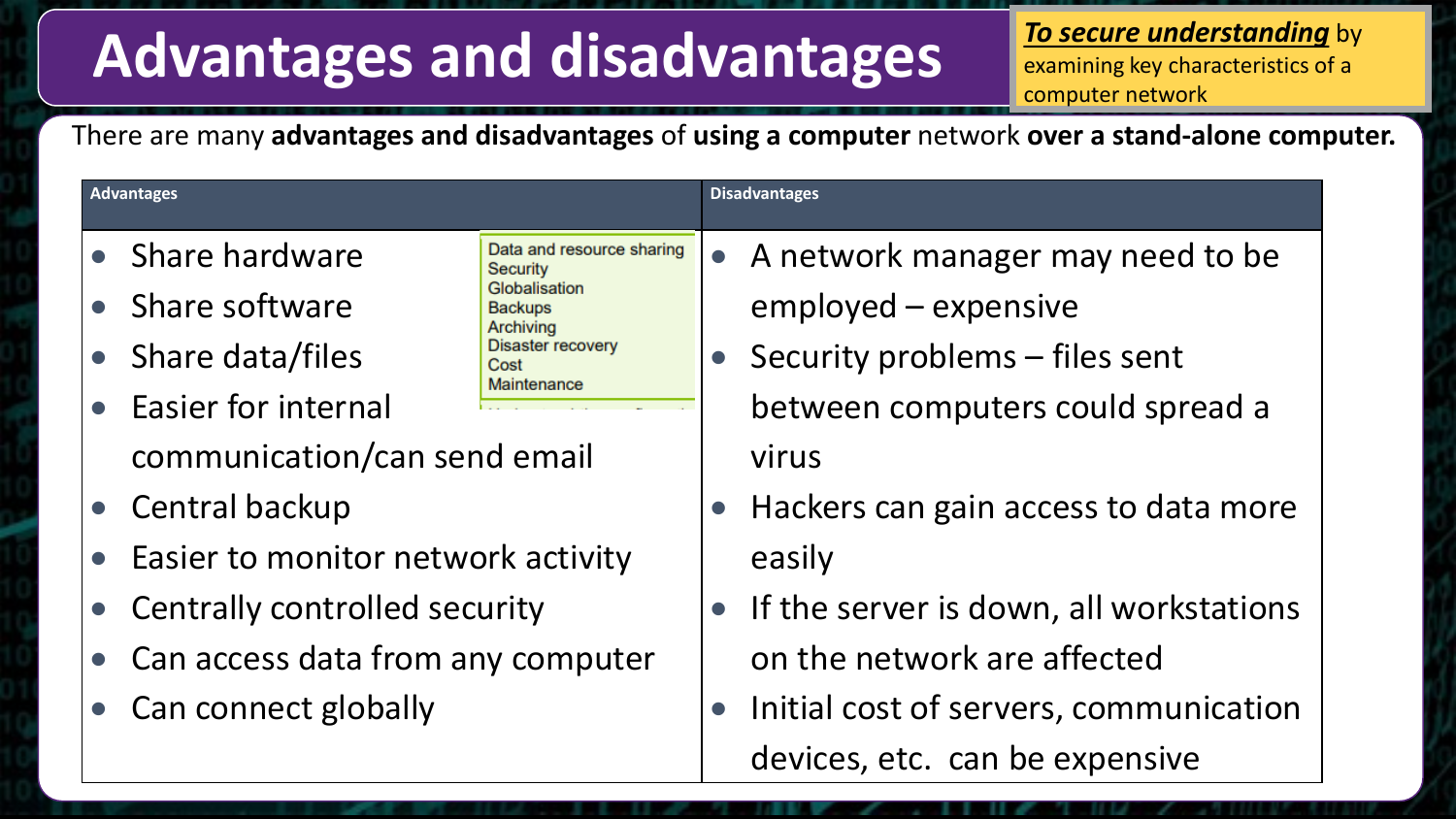## **Task 1**

**S.P.I.R.I.T Innovation Independence**

1. What is a computer network?

Choose from know it, grasp it or think it to structure your answer

#### *KNOW IT:*

*Complete the sentence: A computer network is…..*

*GRASP IT: What is a computer network? What is a stand alone device?*

#### *THINK IT:*

*Explain the difference between a computer network and a stand alone device - make sure you have a good definition of a network*

## Learning Intention

## *To develop knowledge* by

explaining what a computer network is

## *To secure understanding*

by examining key characteristics of a computer network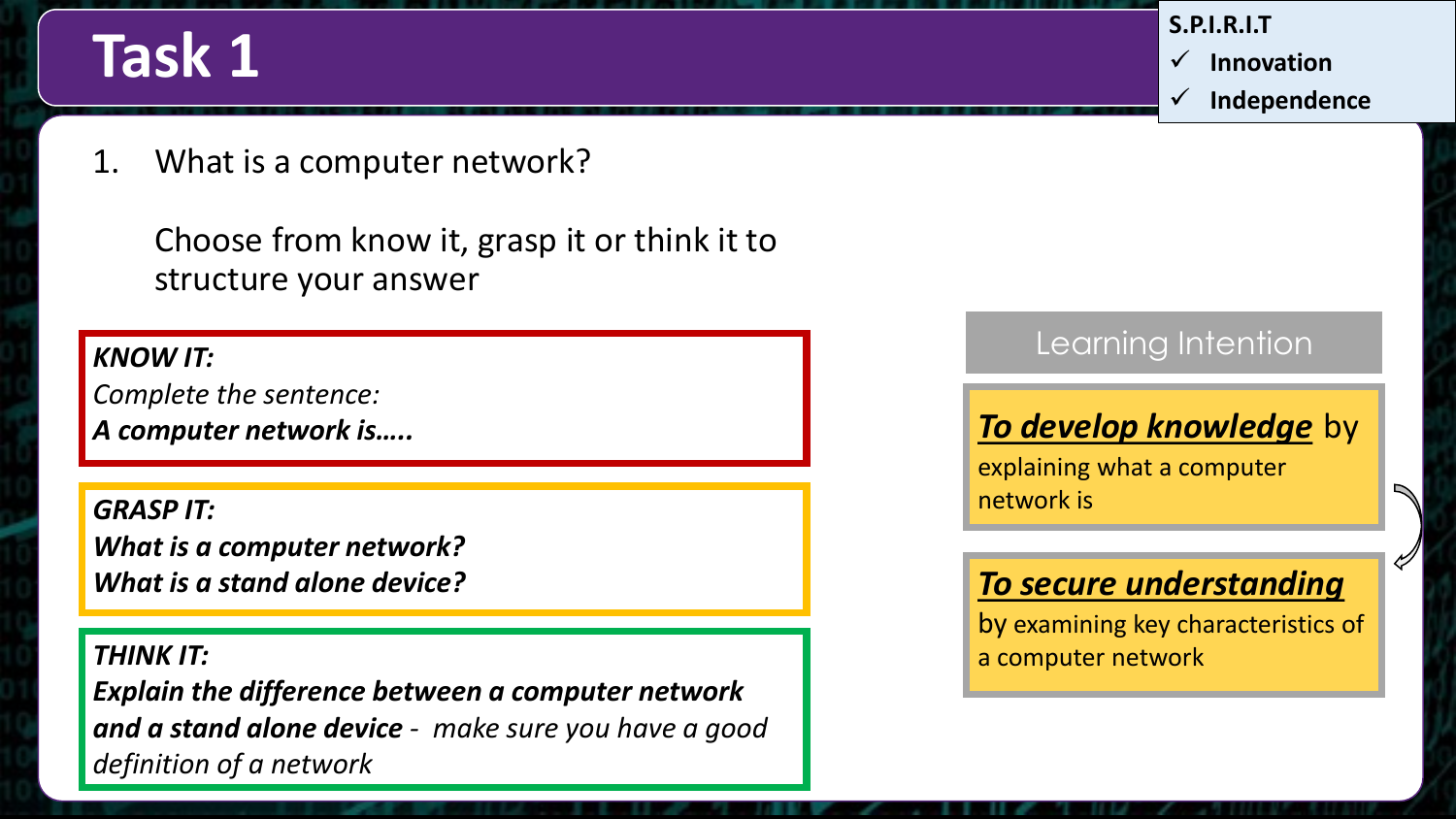# **Task 2 S.P.I.R.I.T**

 **Innovation Independence**

2. Create a mind map or table to **identify at least 4 advantages and disadvantages of using a network**

Choose your level from know it, grasp it or think it

## *KNOW IT:*

*List advantages and disadvantages*

### *GRASP IT:*

*Explain the advantages and disadvantages*

## *THINK IT:*

*Discuss the advantages and disadvantages of using a network compared to a stand alone device*

## *To secure understanding*

by examining key characteristics of a computer network

## *To achieve excellence by*.

comparing a network with a stand alone device in terms of advantages and disadvantages